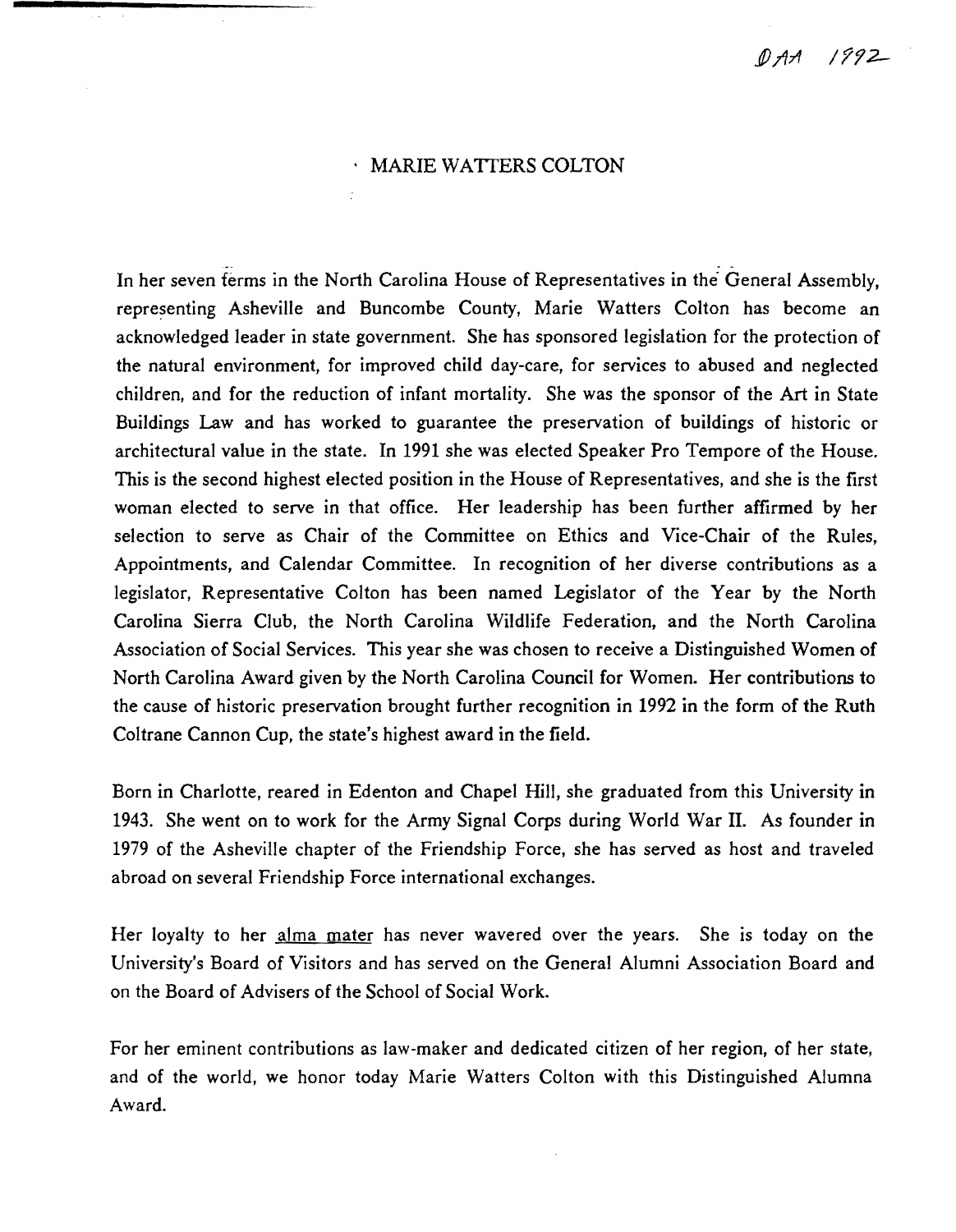# $\mathcal{Q}$ AA 1992

#### JAMES GOODEN EXUM, JR.

 $\ddot{\downarrow}$ 

Since 1986, James Gooden Exum, Jr., has been Chief Justice of the North Carolina Supreme Court. During that time, his clear and scholarly opinions have made a permanent imprint upon the jurisprudence of North Carolina, even as he has worked steadily for the reform of the system of the state's highest court and in the selection and retention of its officers. He has been a leader in the field of criminal justice, serving as chair of the American Bar Association Criminal Justice Standards Committee since 1990.

President of Phi Beta Kappa, he graduated "with honors" from this University in 1957 and remains Permanent Class President. He went on to receive his Bachelor of Laws degree from New York University and, at the age of thirty-one, was appointed Superior Court Judge. In the same year he was elected as a Representative to the North Carolina House of Representatives. In 1975 he was elected Associate Justice of the North Carolina Supreme Court.

Over the years, Justice Exum has serviced this University in a variety of roles: as an Adjunct Professor of Law, as a President of the General Alumni Association, as a member of the Board of Visitors, and as a member of the Central Nominating Committee of the Morehead Scholarship Foundation.

For a distinguished career as a legislator and jurist chosen by the people of this state to serve in its highest judicial office, and for his generous service to this University, we take pride in conferring upon James Gooden Exum, Jr., this Distinguished Alumnus Award.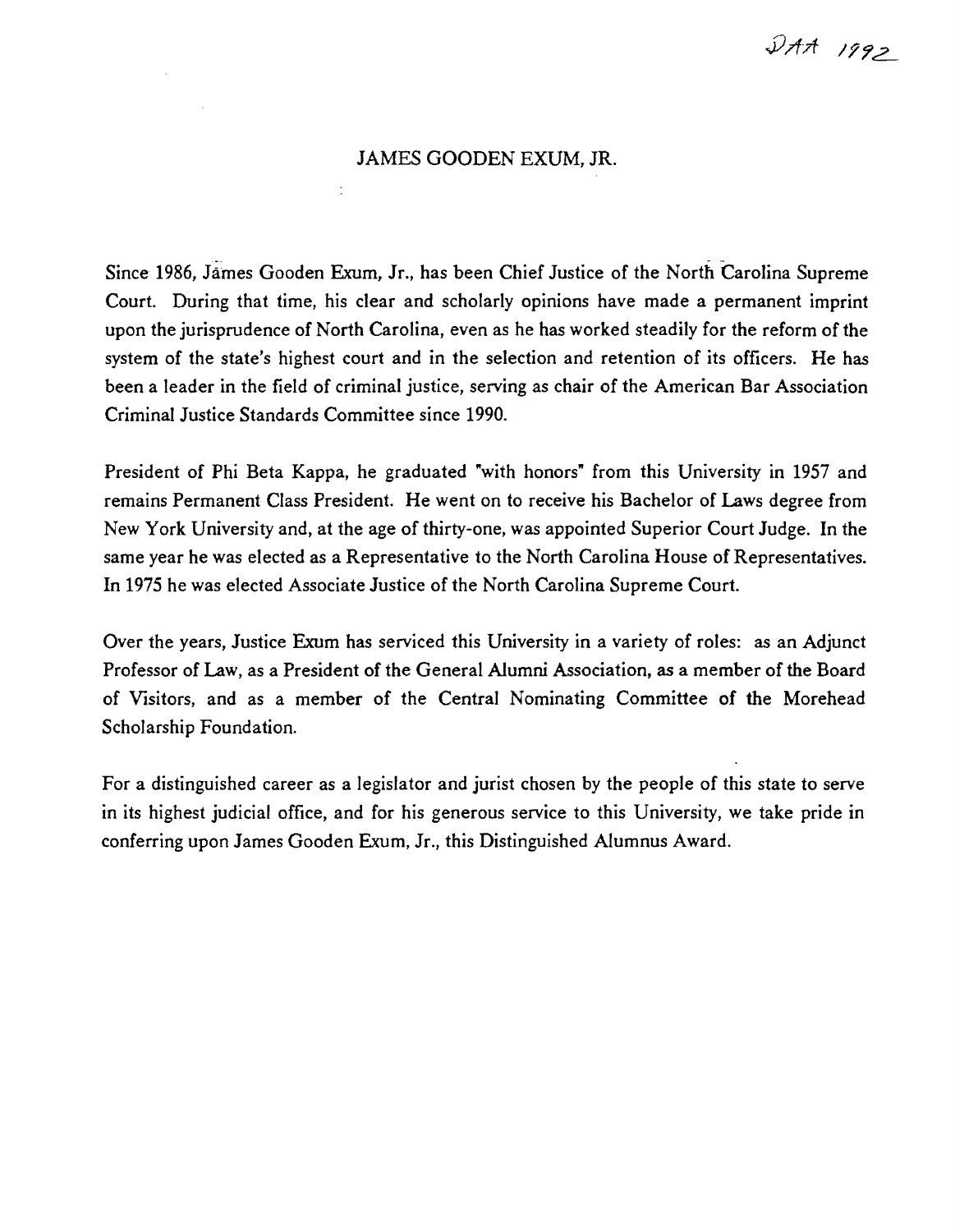$DAA$  1992

#### FRANK RUSSELL REYNOLDS

Frank Russell Reynolds took his A.B. degree in 1941 and his Certificate in Medicine in 1943 from this University; he then went on to receive his M.D. degree from the University of Pennsylvania one year later.

After returning from military service in World War II, he worked as interim resident physician at James Walker Memorial Hospital in Wilmington, North Carolina, during the poliomyelitis epidemic of 1947 and 1948, working with children in "iron lungs." In the late 1940s he established a private practice in pediatrics in Wilmington and eventually served as chief of staff at four different hospitals in that city. He worked tirelessly to establish Area Health Education Centers (AHEC) linking the U.N.C. School of Medicine with the counties of North Carolina. The current AHEC Program Director speaks of his contribution: "He was one of the leaders, and all that we have accomplished through the North Carolina AHEC Program, and especially the Wilmington AHEC, is a testimony to his leadership." Through both his private practice and the New Hanover County Department of Public Health, where he has been medical consultant for more than ten years, he has worked with dedication for indigent children in need of medical assistance.

He has been President of the North Carolina Medical Society, a member of the House of Delegates of the American Medical Association since 1976, and President and Chairman of the Board of the Medical Mutual Liability Insurance Company of North Carolina.

For a career that has represented unselfish dedication to the health of the children of this state and for his readiness to serve as a creative innovator in health services, a medical administrator, and a businessman, this University proudly acknowledges Frank Russell Reynolds with this Distinguished Alumnus Award.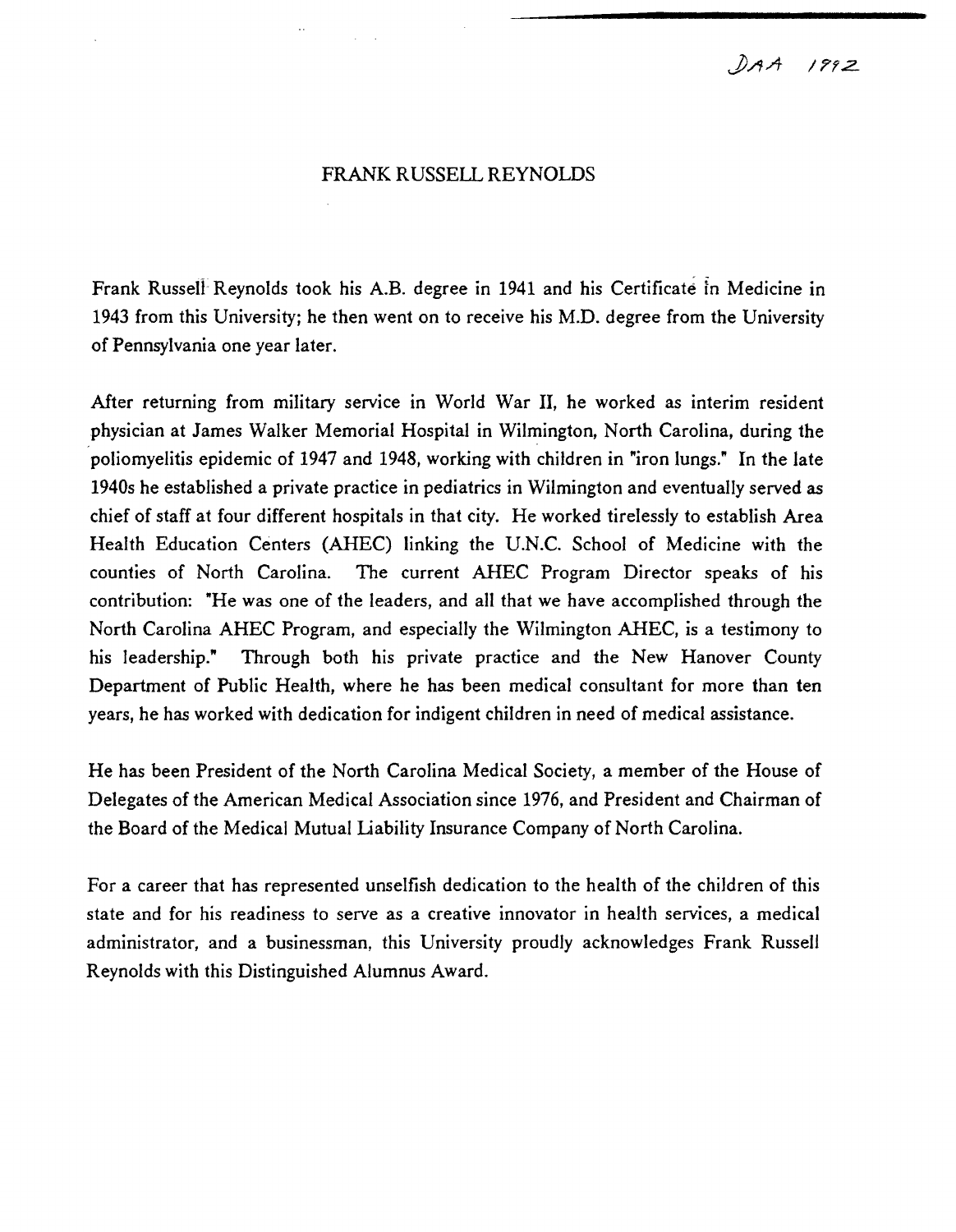### EUGENE LESLIE ROBERTS, JR.

When Eugene-Leslie Roberts, Jr., retired as Executive Editor of The Philadelphia Inquirer in 1990, after eighteen years in that position, Newsweek described him as "probably the nation's most respected newspaper editor." Little wonder! In that interim, the Inquirer garnered an astonishing seventeen Pulitzer Prizes. Among his many personal awards, he has received the Distinguished Contributions to Journalism Award from the National Press Foundation for his lifetime achievement in journalism.

After graduating from this University with his B.A. in 1954, he returned to Goldsboro, North Carolina, the town of his birth, as local government and farm reporter for the Goldsboro News-Argus. His career, however, quickly moved him to positions with The Norfolk Virginian-Pilot, The News & Observer in Raleigh, and The Detroit Free Press. In 1965 he went to work with The New York Times, first as Chief Southern and Civil Rights Correspondent, then as Chief War Correspondent in South Vietnam, and then as National Editor for three years before moving on to the Inquirer. "Without question, the turnaround of the Inquirer is one of the great things that's been done in American journalism in the last twenty years," according to Harrison Salisbury, a former editor of The New York Times. Eugene Roberts is today Professor of Journalism at the University of Maryland.

A member of the North Carolina Journalism Hall of Fame, he was the first President of the Board of Visitors of the School of Journalism and Mass Communication at this University. The School currently offers the annual Eugene L. Roberts Jr. Prize to an outstanding student in the School who writes a story that "answers not just who, what, where, when, and why, but also, 'so what?'"

Eugene Leslie Roberts, Jr., has relentlessly pursued the same questions throughout his own career, always with integrity and distinction, and we take pride in summoning him here today for this Distinguished Alumnus Award.